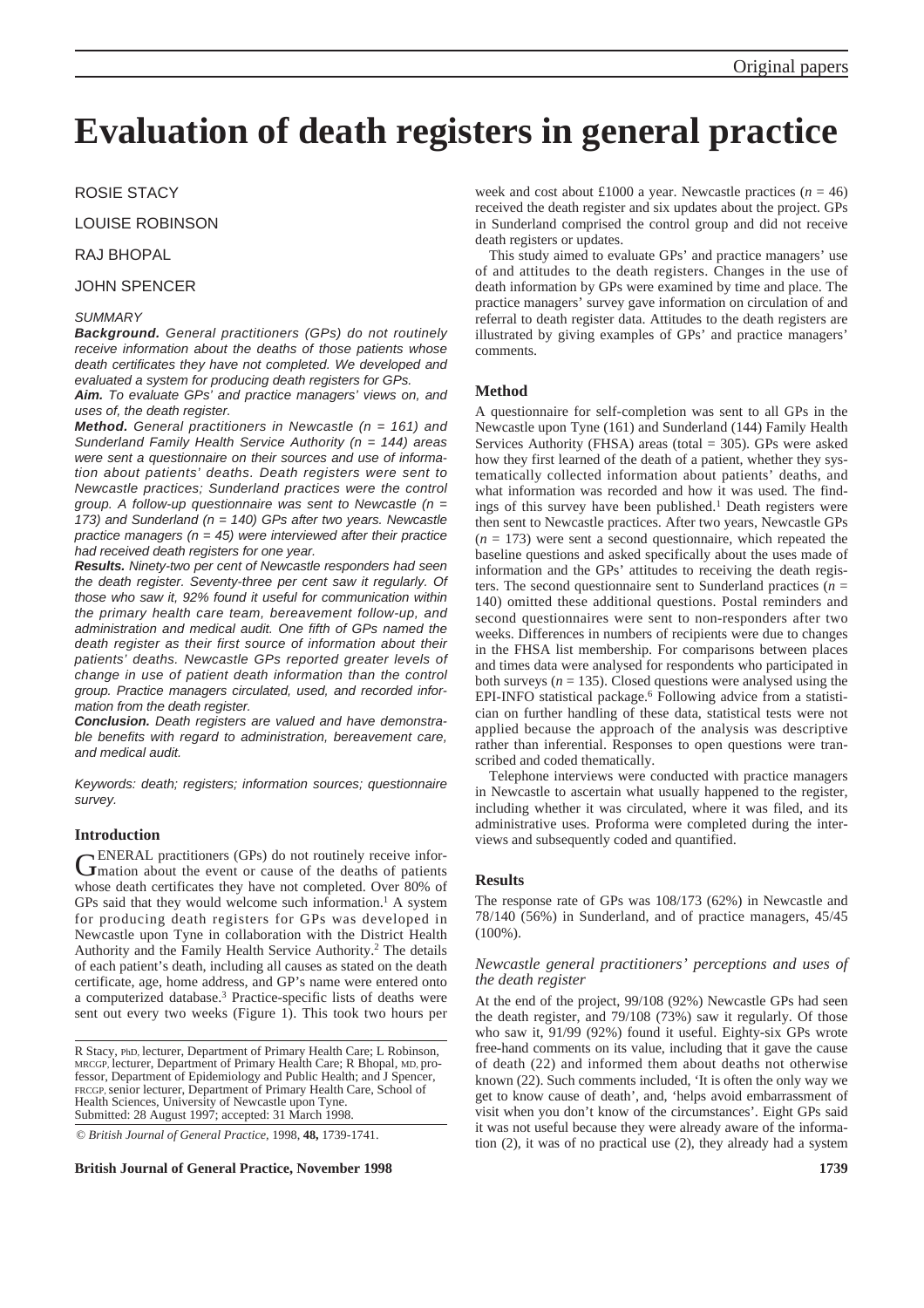| <b>Date</b> |                | <b>First</b> | Date     |     |                 |                          |                    | <b>Coroner's Place</b> |                       |           |
|-------------|----------------|--------------|----------|-----|-----------------|--------------------------|--------------------|------------------------|-----------------------|-----------|
| of death    | <b>Surname</b> | name         | of birth | Sex | <b>Address</b>  | Cause I                  | Cause II           | case?                  | of death <sup>a</sup> | <b>GP</b> |
| 27.7.97     | Robinson       | <b>Betty</b> | 20.8.22  | F   | 37 Green St     | Broncho-<br>pneumonia    | Senile<br>dementia | No                     | 6                     | Jones     |
| 27.7.97     | <b>Barker</b>  | George       | 17.3.30  | M   | 8 Coronation Rd | Pulmonary<br>embolus     | Fractured<br>femur | No                     | 3                     | Smith     |
| 30.7.97     | Clark          | Mary         | 19.10.20 | F   | 10 Parkside Rd  | Myocardial<br>infarction |                    | Yes                    |                       | Smith     |

**Figure 1.** Example of a death register (all names, and addresses are fictitious). <sup>a</sup>Place of death code: 1 = home address: 2 = Newcastle General Hospital; 3 = Royal Victoria Infirmary; 4 = Freeman Road Hospital; 5 = other hospital; 6 = residential; 7 = street; 8 = dead on arrival at hospital; 9 = hospice;  $0 =$  other.

of being notified of deaths (2), or there were very few deaths in their practice (2). Comments from those who had not seen the register included, 'Would be useful if I knew where it was!'.

Newcastle GPs used the death register for informing other members of the primary health care team about deaths (63%), bereavement follow-up (44%), cancelling outpatients' appointments (41%), medical audit (35%), and promoting discussion of deaths at primary health care team meetings (3%). The death register was named as their first source of information about deaths by 17 GPs (21% of those who saw it regularly).

#### *Comparisons between Sunderland and Newcastle general practitioners*

Table 1 shows a comparison of GPs' use of death information between places and times in those who had replied to both surveys. In the control group, several aspects of bereavement follow-up and use of death information increased. Newcastle responses showed greater increases across more areas during the same period.

#### *Practice managers' survey*

Death registers were shown to GPs in about two-thirds of the practices receiving them (28/45). In eight of these 28 practices, the data were also entered on a computer or used to update written records. In the other 17 practices the contents of the register were entered onto the computer or death notice board (9), or the register was filed away (8).

Nearly two-thirds of the practice managers (28/45) thought the register was referred to by the GPs, eight thought it was not, and nine did not know. Reasons for referring to the death registers (30 given) included using it to check information about full causes of death (14), deal with correspondence that arrived after records had been returned to the FHSA (7), answer queries about patients (6), use as a back-up to computer-entered information (2), and to refer to weekly at primary health care team meetings in the discussion of births and deaths (1). Practice managers noted that if the death register itself was not consulted, the information it contained was accessed through a 'death book' updated from the register, or via the computer. Comments included: 'An invaluable resource, it cuts the work in half.' and 'Excellent, we should have had one years ago — complete information all in one place.'

## **Discussion**

Our low-cost system of providing general practices with registers containing information about their recently deceased patients appears to be appreciated by GPs and practice managers. Furthermore, this evaluation indicates that the provision of death registers changes the extent to which death information is routinely used. Before discussing the implications we consider the methods.

The design of this study was pragmatic with a 'before and after' comparison being the primary means of inferring change. The Sunderland GPs, some 15 miles from Newcastle, were considered to provide an appropriate control group to assess the impact of external influences. Response rates, although not as high as one would like, were reasonable for a postal survey of GPs.5 The restriction of a 'before and after' comparison to responders who completed both questionnaires enabled a more accurate evaluation of change in the use of death information between the study and the control group than a comparison of the whole group of responders. The use of both quantitative and qualitative data, and of two sets of primary health care team members (GPs and practice managers), generated complementary and triangulated findings.<sup>6</sup>

**Table 1.** Comparison of GPs' use of death information between time periods and places.

| Use of death information                     |              | Sunderland responders<br>participating in both<br>surveys $(n = 61)$ | Newcastle responders<br>participating in both<br>surveys $(n = 74)$ |              | Sunderland<br>change<br>over time | Newcastle<br>change<br>over time |  |
|----------------------------------------------|--------------|----------------------------------------------------------------------|---------------------------------------------------------------------|--------------|-----------------------------------|----------------------------------|--|
|                                              | 1992<br>$\%$ | 1994<br>$\%$                                                         | 1992<br>$\%$                                                        | 1994<br>$\%$ | $\%$                              | $\%$                             |  |
| Bereavement follow-up for carers/relatives   | 44           | 57                                                                   | 39                                                                  | 65           | 13                                | 26                               |  |
| Screening for familial conditions            | 10           | 20                                                                   | 4                                                                   | 10           | 10                                | 6                                |  |
| Noting in relatives' records                 | 15           | 20                                                                   | 27                                                                  | 53           |                                   | 26                               |  |
| Contacting carers' GP in another practice    | 8            | 8                                                                    | 8                                                                   | 20           |                                   | 12                               |  |
| Notification of hospitals                    | 30           | 44                                                                   | 39                                                                  | 60           | 14                                | 21                               |  |
| Calculate number/rates of death              | 18           | 25                                                                   | 31                                                                  | 22           |                                   | -9                               |  |
| Analysis of death from specific conditions   | 8            | 13                                                                   | 19                                                                  | 22           |                                   | 3                                |  |
| Analysis of individual cases                 |              | 8                                                                    | 14                                                                  | 26           |                                   | 12                               |  |
| Other medical audit                          |              | 8                                                                    | 12                                                                  | 14           |                                   | 2                                |  |
| Introduction of practice protocols including |              |                                                                      |                                                                     |              |                                   |                                  |  |
| quidelines and policies                      | 5            |                                                                      |                                                                     | 19           |                                   | 12                               |  |

**1740 British Journal of General Practice, November 1998**